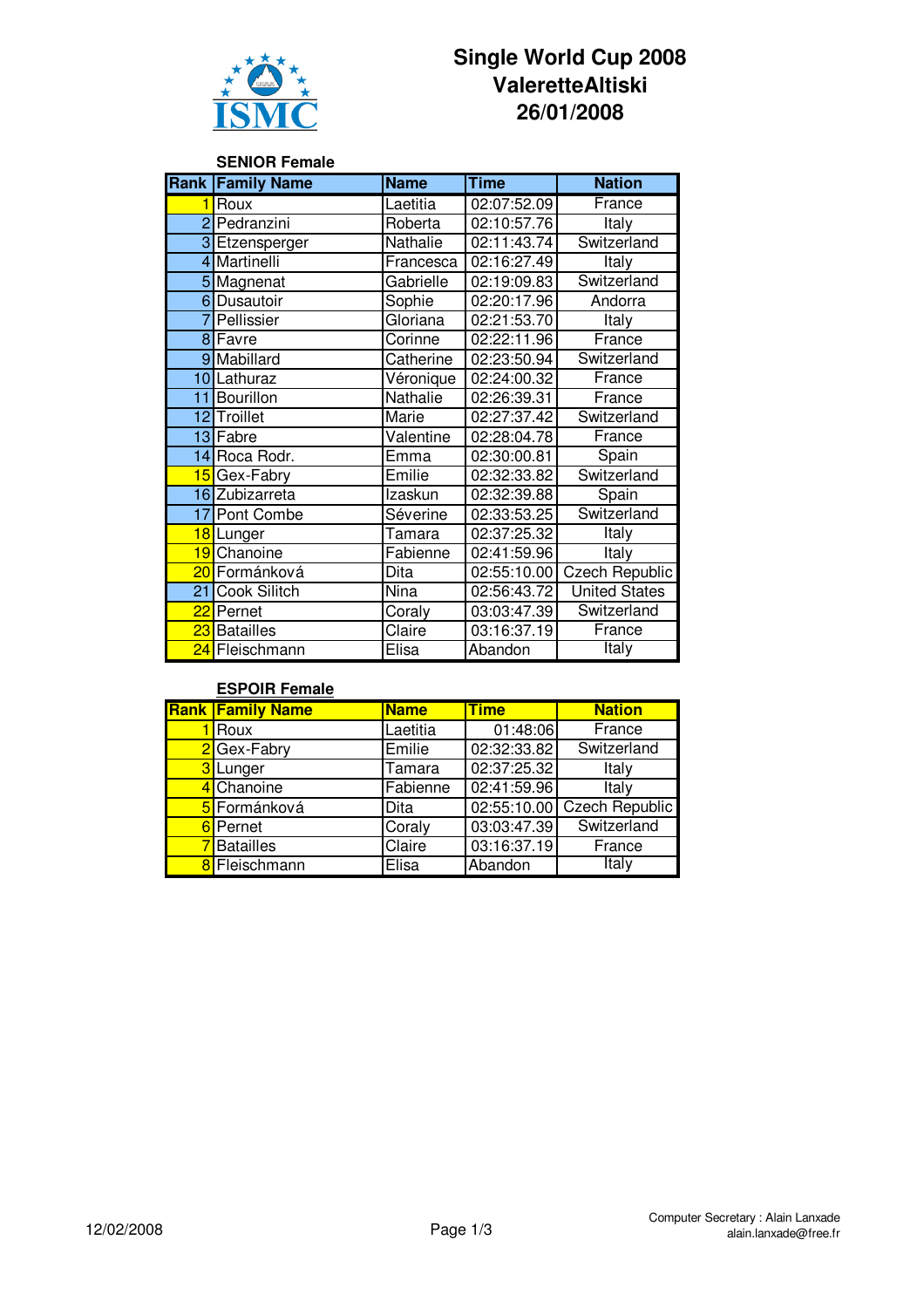

# **Single World Cup 2008 ValeretteAltiski 26/01/2008**

### **SENIOR Male Rank Family Name Name Time Nation** Jornet Burgada | Kilian | 01:46:15.94 | Spain 2 Perrier Florent 01:46:22.31 | France 3 Giacomelli Guido 01:47:01.67 Italy 4 Pellicier **Alexandre 01:47:17.88** France 5 Buffet **Yannick** 01:47:35.57 France 6 Troillet **Florent** 01:47:51.76 Switzerland 7 Brunod **Dennis** 01:48:34.77 Italy 8 Hug **Alexander 01:49:29.96** Switzerland 9 Gachet Grégory 01:49:45.38 France 10 Bruchez **Pierre** 01:49:56.19 Switzerland 11 Lugger Austria Alexander 01:51:01.59 Austria 12 Eydallin Matteo 01:51:28.28 Italy 13 Reichegger Manfred 01:51:57.74 Italy 14 Lunger | Hansjord | 01:52:34.47 | Italy 15 Sbalbi **Tony** 01:52:50.61 France 16 Trento Denis 01:53:35.62 Italy 17 Bon Mardion William 01:53:52.01 France 18 Anthamatten Martin | 01:54:02.23 | Switzerland 19 Martin De Villa | Javier | 01:54:31.65 | Spain 20 Solà Pastoret Marc  $\vert$  01:54:32.63 Spain 21 Premat Martial 01:54:38.95 France 22 Blanc Didier 01:56:07.58 France 23 Bonnet Nicolas 01:56:52.42 France 24 Marti Marcel 01:57:00.03 Switzerland 25 Riz Martin 01:57:09.64 Italy 26 Moret **Didier** 01:57:52.02 Switzerland 27 Favre **Valentin 01:57:52.38** France 28 Fischbacher **Andreas 101:58:07.61 | Austria** 29 Farquet **Ernest** 01:58:27.55 Switzerland 30 Baud Sébastien 01:58:31.59 France **31** Casals **Toni 101:58:37.90** Andorra 32 Albos Joan 01:59:12.68 Andorra **33** Willy **Jon Andri** 02:02:52.47 Switzerland 34 Perrier **Sébastien 02:03:17.41** France 35 Duc Goninaz | Alexandre | 02:03:48.45 | France 36 Vilana  $\vert$ Joan  $\vert$ 02:05:08.13 | Andorra 37 Fellay Cyrille 02:05:37.69 Switzerland **38** Bader Martin 02:05:54.54 Austria 39 Charvoz Mathieu 02:06:04.88 Switzerland 40 Ginier Reynold 02:06:50.33 Switzerland 41 Galiteanu 10010 | Ionut | 02:07:23.56 | Romania 42 Duch Miroslav 02:07:30.49 Czech Republic 43 Premat Alain 02:07:51.69 France 44 Rey **Alain** 02:08:58.14 Switzerland 45 Manea Silviu 02:09:46.13 Romania 46 Huser Lukas 02:09:59.39 Switzerland

47 Comas Xavier 02:10:04.00 Andorra